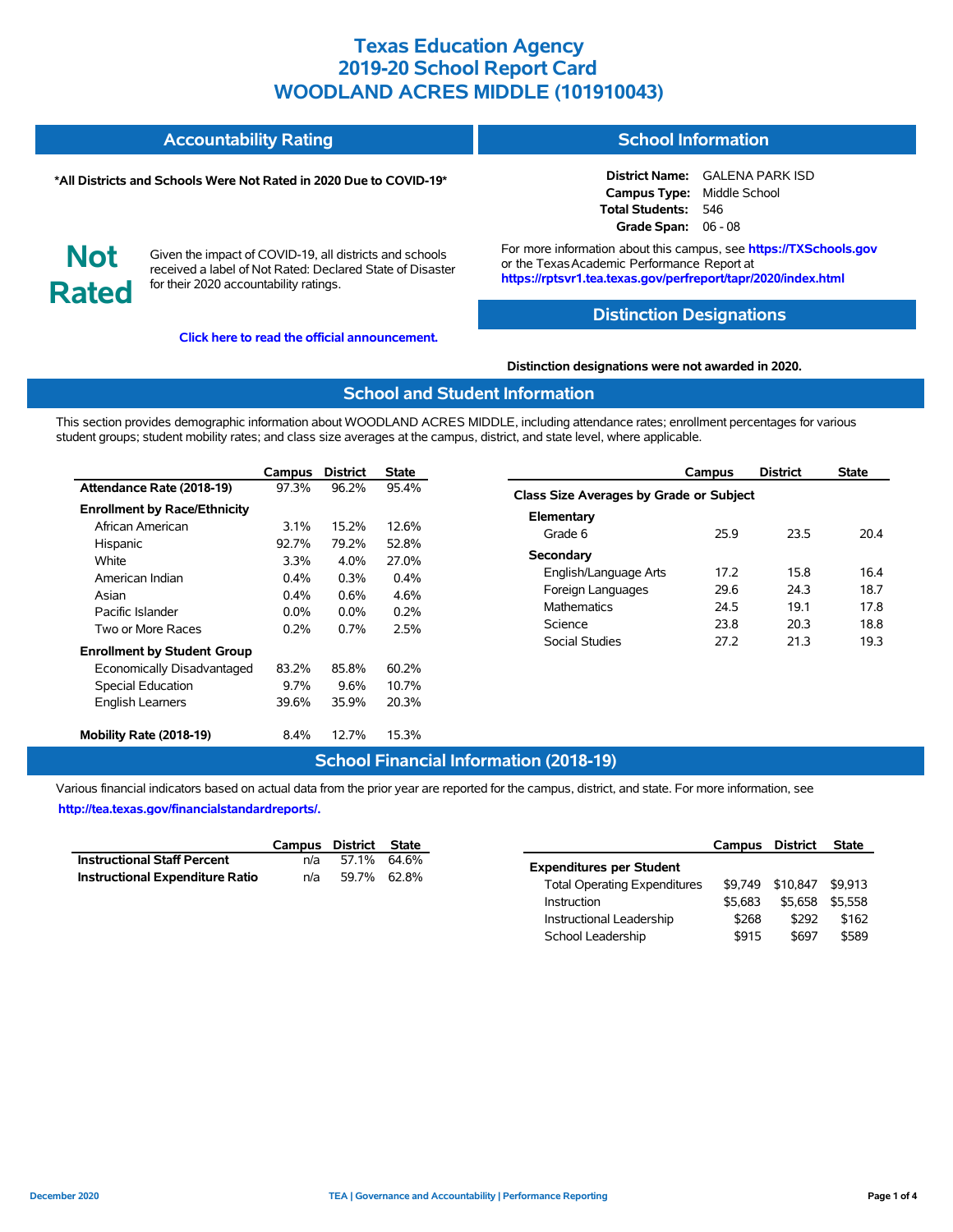### **STAAR Outcomes**

This section provides STAAR performance and Academic Growth outcomes. Academic Growth measures whether students are maintaining performance or improving from year to year. **Please note that due to the cancellation of spring 2020 State of Texas Assessments of Academic Readiness (STAAR) due to the COVID-19 pandemic, the performance of this year's report is not updated.**

|                                                                                |      |        |     |     |                                   |     |               |          |        |                          | Two or                   |        |
|--------------------------------------------------------------------------------|------|--------|-----|-----|-----------------------------------|-----|---------------|----------|--------|--------------------------|--------------------------|--------|
|                                                                                |      |        |     |     | African                           |     |               | American |        | <b>Pacific</b>           | More                     | Econ   |
|                                                                                |      | State  |     |     | District Campus American Hispanic |     | White         | Indian   | Asian  | <b>Islander</b>          | Races                    | Disadv |
| STAAR Performance Rates at Approaches Grade Level or Above (All Grades Tested) |      |        |     |     |                                   |     |               |          |        |                          |                          |        |
| All Subjects                                                                   | 2019 | 78%    | 78% | 79% | 60%                               | 80% | 81%           | 91%      | 100%   | $\overline{a}$           | 86%                      | 77%    |
|                                                                                | 2018 | 77%    | 76% | 73% | 56%                               | 73% | 85%           | 83%      | 91%    | $\overline{\phantom{a}}$ | 40%                      | 72%    |
| ELA/Reading                                                                    | 2019 | 75%    | 73% | 76% | 58%                               | 77% | 78%           | $\ast$   | $\ast$ | $\overline{a}$           | $\ast$                   | 74%    |
|                                                                                | 2018 | 74%    | 72% | 75% | 67%                               | 75% | 91%           | $\ast$   | $\ast$ | $\overline{a}$           | $\ast$                   | 74%    |
| Mathematics                                                                    | 2019 | 82%    | 84% | 83% | 67%                               | 83% | 89%           | $\ast$   | $\ast$ |                          | $\ast$                   | 82%    |
|                                                                                | 2018 | 81%    | 84% | 82% | 47%                               | 83% | 91%           | $\ast$   | $\ast$ | $\overline{a}$           | $\ast$                   | 81%    |
| Writing                                                                        | 2019 | 68%    | 67% | 66% | 43%                               | 67% | $\ast$        | $\ast$   | $\ast$ |                          | $\ast$                   | 65%    |
|                                                                                | 2018 | 66%    | 64% | 75% | 58%                               | 75% | 100%          | $\ast$   | *      |                          | $\ast$                   | 72%    |
| Science                                                                        | 2019 | 81%    | 82% | 89% | 64%                               | 90% | $\ast$        | $\ast$   | $\ast$ |                          | $\ast$                   | 86%    |
|                                                                                | 2018 | 80%    | 80% | 72% | $\ast$                            | 72% | $\ast$        | $\ast$   | $\ast$ | $\overline{a}$           | Ĭ.                       | 71%    |
| Social Studies                                                                 | 2019 | 81%    | 79% | 77% | 55%                               | 79% |               | $\ast$   | $\ast$ |                          | $\ast$                   | 74%    |
|                                                                                | 2018 | 78%    | 71% | 42% | $\ast$                            | 42% |               | $\ast$   | $\ast$ | $\overline{\phantom{0}}$ | $\overline{a}$           | 39%    |
| STAAR Performance Rates at Meets Grade Level or Above (All Grades Tested)      |      |        |     |     |                                   |     |               |          |        |                          |                          |        |
| All Subjects                                                                   | 2019 | 50%    | 46% | 44% | 29%                               | 45% | 52%           | 45%      | 57%    |                          | 57%                      | 41%    |
|                                                                                | 2018 | 48%    | 44% | 39% | 19%                               | 39% | 55%           | 25%      | 64%    | $\overline{\phantom{a}}$ | 0%                       | 37%    |
| ELA/Reading                                                                    | 2019 | 48%    | 41% | 41% | 29%                               | 41% | 44%           | $\ast$   | $\ast$ | $\overline{a}$           | $\ast$                   | 37%    |
|                                                                                | 2018 | 46%    | 40% | 36% | 27%                               | 36% | 55%           | $\ast$   | $\ast$ |                          | $\ast$                   | 34%    |
| Mathematics                                                                    | 2019 | 52%    | 53% | 49% | 38%                               | 50% | 44%           | $\ast$   | $\ast$ | $\overline{a}$           | $\ast$                   | 47%    |
|                                                                                | 2018 | 50%    | 50% | 44% | 12%                               | 46% | 36%           | $\ast$   | $\ast$ | $\overline{a}$           | $\ast$                   | 43%    |
| Writing                                                                        | 2019 | 38%    | 33% | 31% | 43%                               | 32% | $\ast$        | $\ast$   | $\ast$ | $\overline{a}$           | $\ast$                   | 28%    |
|                                                                                | 2018 | 41%    | 37% | 47% | 25%                               | 47% | 100%          | $\ast$   | $\ast$ | $\overline{a}$           | $\ast$                   | 45%    |
| Science                                                                        | 2019 | 54%    | 51% | 60% | 18%                               | 62% | $\ast$        | $\ast$   | $\ast$ |                          | $\ast$                   | 52%    |
|                                                                                | 2018 | 51%    | 45% | 43% | $\ast$                            | 43% | $\ast$        | $\ast$   | $\ast$ |                          | $\overline{\phantom{a}}$ | 41%    |
| Social Studies                                                                 | 2019 | 55%    | 51% | 36% | 9%                                | 37% | *             | $\ast$   | $\ast$ |                          | $\ast$                   | 34%    |
|                                                                                | 2018 | 53%    | 45% | 17% | $\ast$                            | 17% | $\ast$        | $\ast$   | $\ast$ |                          |                          | 13%    |
|                                                                                |      |        |     |     |                                   |     |               |          |        |                          |                          |        |
| STAAR Performance Rates at Masters Grade Level (All Grades Tested)             | 2019 | 24%    | 18% | 19% | 4%                                | 20% | 19%           | 9%       | 0%     | $\overline{a}$           | 0%                       | 16%    |
| All Subjects                                                                   | 2018 | 22%    | 16% | 17% | 2%                                | 18% | 15%           | 8%       | 18%    | $\overline{a}$           | 0%                       | 15%    |
| ELA/Reading                                                                    | 2019 | 21%    | 14% | 21% | 8%                                | 22% | 22%           | $\ast$   | $\ast$ | $\overline{a}$           | $\ast$                   | 18%    |
|                                                                                | 2018 |        |     |     |                                   |     | 18%           | $\ast$   | $\ast$ |                          | $\ast$                   |        |
|                                                                                | 2019 | 19%    | 13% | 18% | 0%                                | 19% |               | $\ast$   | $\ast$ | $\overline{\phantom{0}}$ | $\ast$                   | 16%    |
| <b>Mathematics</b>                                                             |      | 26%    | 25% | 18% | 0%                                | 19% | 11%           | $\ast$   | $\ast$ | $\overline{a}$           | $\ast$                   | 16%    |
|                                                                                | 2018 | 24%    | 21% | 19% | 0%                                | 20% | 9%<br>$\ast$  | $\ast$   | $\ast$ | $\overline{\phantom{0}}$ | $\ast$                   | 18%    |
| Writing                                                                        | 2019 | 14%    | 9%  | 10% | 0%                                | 11% |               | $\ast$   | $\ast$ | $\overline{a}$           | $\ast$                   | 9%     |
|                                                                                | 2018 | 13%    | 9%  | 18% | 8%                                | 19% | 20%<br>$\ast$ | $\ast$   | $\ast$ | $\overline{a}$           | $\ast$                   | 16%    |
| Science                                                                        | 2019 | 25%    | 18% | 23% | 0%                                | 25% | *             | $\ast$   | $\ast$ |                          |                          | 18%    |
|                                                                                | 2018 | 23%    | 15% | 19% | ∗                                 | 19% |               |          |        |                          | $\overline{\phantom{a}}$ | 16%    |
| Social Studies                                                                 | 2019 | 33%    | 26% | 18% | 9%                                | 18% |               |          |        |                          |                          | 15%    |
|                                                                                | 2018 | 31%    | 22% | 8%  | ∗                                 | 8%  |               |          |        |                          |                          | $5\%$  |
| Academic Growth Score (All Grades Tested)                                      |      |        |     |     |                                   |     |               |          |        |                          |                          |        |
| <b>Both Subjects</b>                                                           | 2019 | 69     | 69  | 67  | 67                                | 66  | 64            | 92       |        |                          |                          | 65     |
|                                                                                | 2018 | 69     | 69  | 65  | 41                                | 66  | 65            | 57       | 69     |                          |                          | 65     |
| ELA/Reading                                                                    | 2019 | 68     | 66  | 65  | 70                                | 65  | 56            | ∗        | $\ast$ |                          | *                        | 63     |
|                                                                                | 2018 | 69     | 68  | 62  | 43                                | 63  | 55            | *        | ∗      |                          | $\ast$                   | 62     |
| Mathematics                                                                    | 2019 | 70     | 72  | 68  | 65                                | 68  | 72            |          |        |                          | ∗                        | 66     |
|                                                                                | 2018 | $70\,$ | 71  | 68  | 38                                | 70  | 75            | ∗        | ∗      |                          | $\ast$                   | 68     |

 **? Indicates that the data for this item were statistically improbable or were reported outside a reasonable range.**

 **- Indicates zero observations reported for this group. \* Indicates results are masked due to small numbers to protect student confidentiality.**

**n/a Indicates data reporting is not applicable for this group.**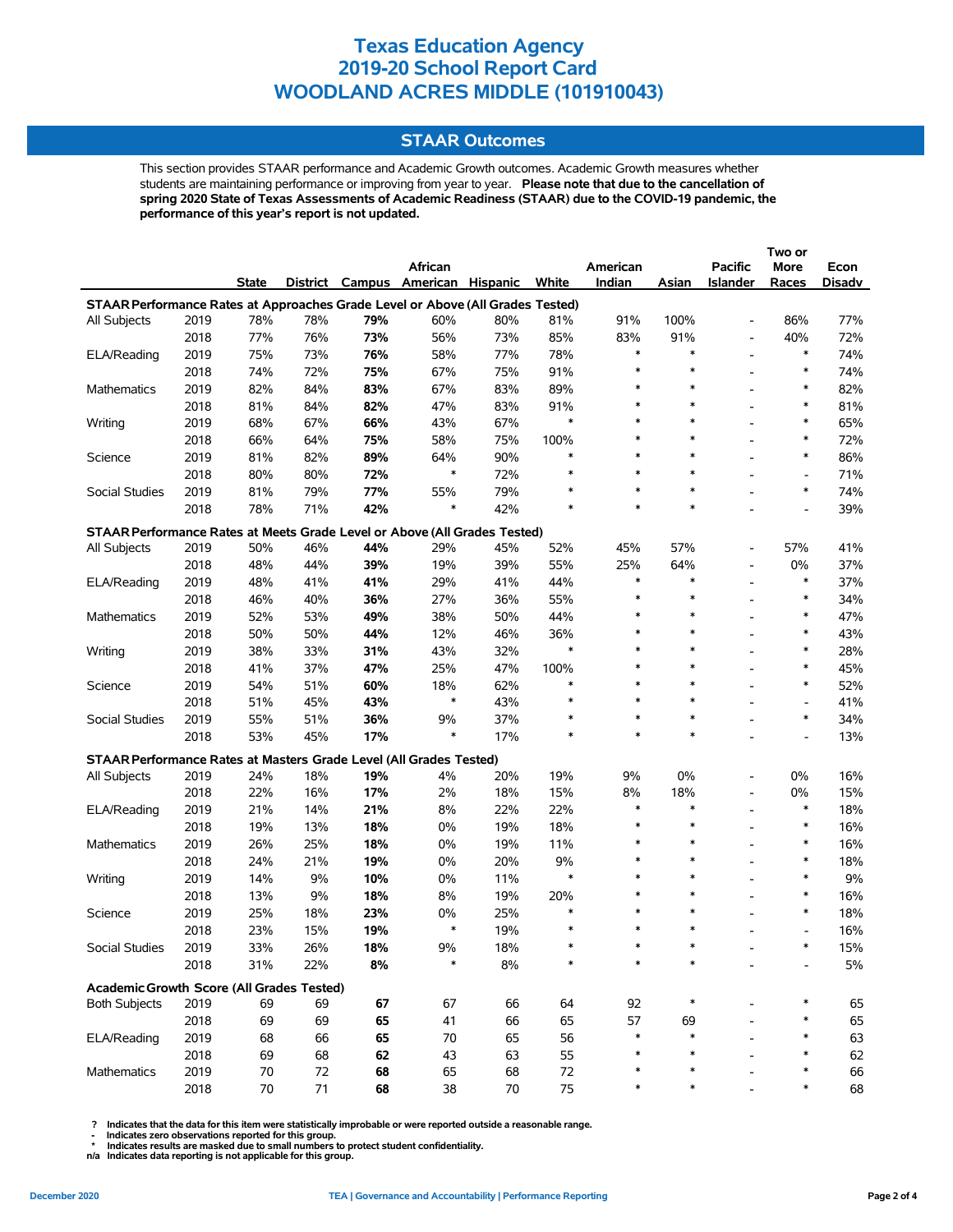## **Prior-Year Non-Proficient and Student Success Initiative STAAR Outcomes**

Progress of Prior-Year Non-Proficient Students shows STAAR performance rates for students who did not perform satisfactorily in 2017-18 but did in 2018-19. Student Success Initiative shows rates related to the requirement for students to demonstrate proficiency on the reading and mathematics STAAR in grades 5 and 8. **Please note that due to the cancellation of spring 2020 State of Texas Assessments of Academic Readiness (STAAR) due to the COVID-19 pandemic, this year's report is not updated.**

|                                                |              |                                      |                                                   |                                                                       |                 | Two or       |          |        |                 |                          |               |
|------------------------------------------------|--------------|--------------------------------------|---------------------------------------------------|-----------------------------------------------------------------------|-----------------|--------------|----------|--------|-----------------|--------------------------|---------------|
|                                                |              |                                      |                                                   | <b>African</b>                                                        |                 |              | American |        | <b>Pacific</b>  | <b>More</b>              | Econ          |
|                                                | <b>State</b> | <b>District</b>                      | Campus                                            | American                                                              | <b>Hispanic</b> | <b>White</b> | Indian   | Asian  | <b>Islander</b> | Races                    | <b>Disadv</b> |
| Progress of Prior-Year Non-Proficient Students |              |                                      |                                                   |                                                                       |                 |              |          |        |                 |                          |               |
| Sum of Grades 4-8                              |              |                                      |                                                   |                                                                       |                 |              |          |        |                 |                          |               |
| Reading                                        |              |                                      |                                                   |                                                                       |                 |              |          |        |                 |                          |               |
| 2019                                           | 41%          | 42%                                  | 44%                                               | 25%                                                                   | 47%             | ∗            | $\ast$   |        |                 | ∗                        | 42%           |
| 2018                                           | 38%          | 39%                                  | 42%                                               | *                                                                     | 42%             | ∗            |          |        |                 | ∗                        | 39%           |
| <b>Mathematics</b>                             |              |                                      |                                                   |                                                                       |                 |              |          |        |                 |                          |               |
| 2019                                           | 45%          | 50%                                  | 49%                                               | 45%                                                                   | 48%             | $\ast$       |          | $\ast$ |                 | $\ast$                   | 51%           |
| 2018                                           | 47%          | 55%                                  | 49%                                               | $\ast$                                                                | 53%             | *            |          |        |                 | $\overline{\phantom{a}}$ | 48%           |
| <b>Students Success Initiative</b>             |              |                                      |                                                   |                                                                       |                 |              |          |        |                 |                          |               |
| <b>Grade 8 Reading</b>                         |              |                                      |                                                   |                                                                       |                 |              |          |        |                 |                          |               |
|                                                |              |                                      |                                                   | Students Meeting Approaches Grade Level on First STAAR Administration |                 |              |          |        |                 |                          |               |
| 2019                                           | 78%          | 75%                                  | 77%                                               | 73%                                                                   | 77%             | $\ast$       | *        | $\ast$ |                 | *                        | 73%           |
|                                                |              |                                      | <b>Students Requiring Accelerated Instruction</b> |                                                                       |                 |              |          |        |                 |                          |               |
| 2019                                           | 22%          | 25%                                  | 23%                                               | 27%                                                                   | 23%             | $\ast$       | $\ast$   | $\ast$ |                 | $\ast$                   | 27%           |
|                                                |              | <b>STAAR Cumulative Met Standard</b> |                                                   |                                                                       |                 |              |          |        |                 |                          |               |
| 2019                                           | 85%          | 83%                                  | 85%                                               | 73%                                                                   | 85%             | $\ast$       | $\ast$   | $\ast$ |                 | $\ast$                   | 82%           |
| <b>Grade 8 Mathematics</b>                     |              |                                      |                                                   |                                                                       |                 |              |          |        |                 |                          |               |
|                                                |              |                                      |                                                   | Students Meeting Approaches Grade Level on First STAAR Administration |                 |              |          |        |                 |                          |               |
| 2019                                           | 82%          | 86%                                  | 83%                                               | 75%                                                                   | 83%             |              | $\ast$   | $\ast$ |                 | $\ast$                   | 81%           |
|                                                |              |                                      | Students Requiring Accelerated Instruction        |                                                                       |                 |              |          |        |                 |                          |               |
| 2019                                           | 18%          | 14%                                  | 17%                                               | 25%                                                                   | 17%             | *            | $\ast$   | $\ast$ |                 | ∗                        | 19%           |
|                                                |              | <b>STAAR Cumulative Met Standard</b> |                                                   |                                                                       |                 |              |          |        |                 |                          |               |
| 2019                                           | 88%          | 91%                                  | 88%                                               | 83%                                                                   | 88%             | *            | $\ast$   | *      |                 | ∗                        | 87%           |

 **? Indicates that the data for this item were statistically improbable or were reported outside a reasonable range.**

 **- Indicates zero observations reported for this group. \* Indicates results are masked due to small numbers to protect student confidentiality.**

**n/a Indicates data reporting is not applicable for this group.**